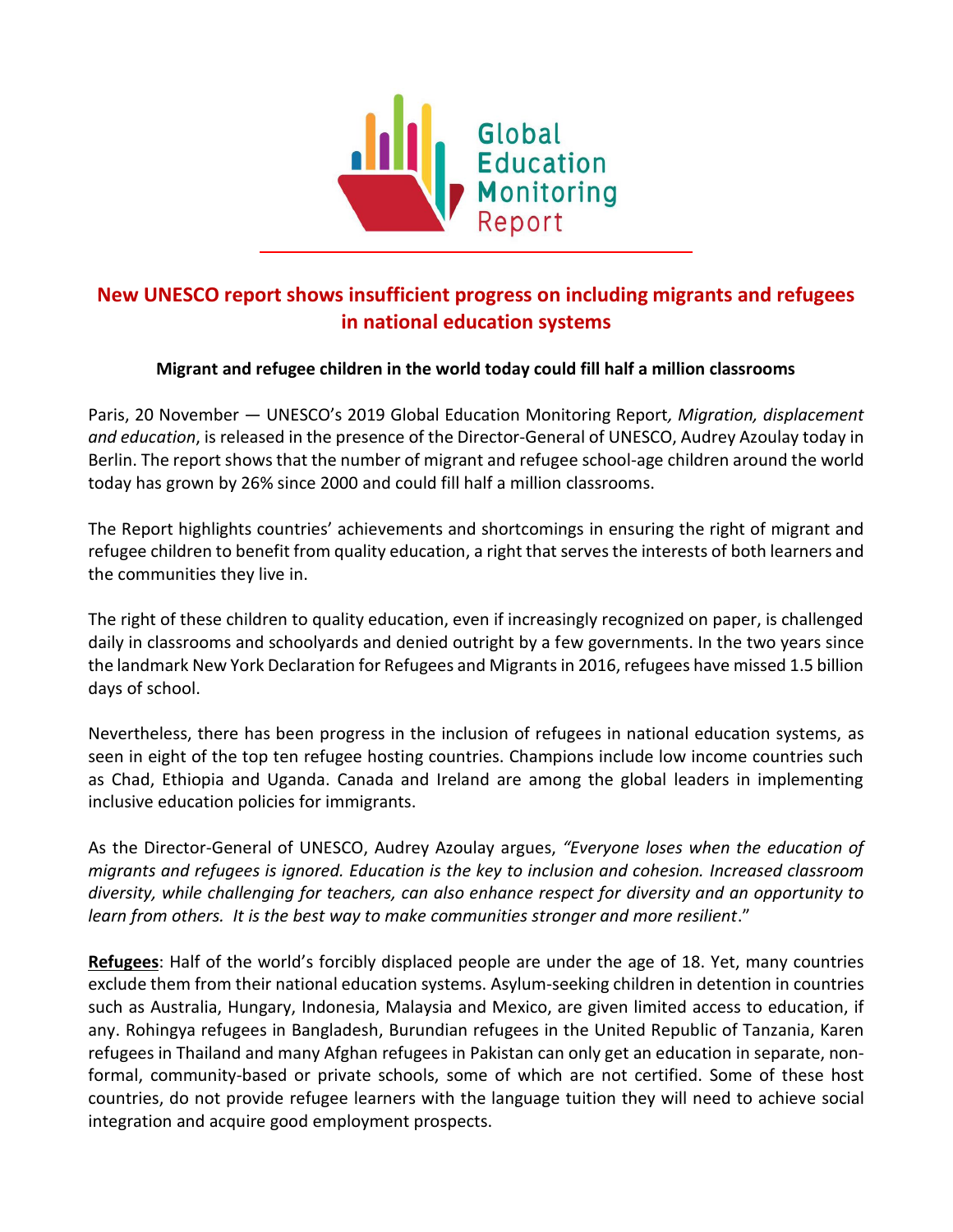Kenya, for example, allows refugees to benefit from its national educational curriculum but does not achieve full inclusion because its refugee learners are living in camps where they are unable to interact with their Kenyan peers. Lebanon and Jordan, hosts to the largest number of refugees per capita, do not have the resources necessary to build more schools. They have therefore established separate morning and afternoon school shifts for citizen and refugee children, which limits interaction between the two groups.

The Report recognizes the considerable investments made by countries such as Rwanda and the Islamic Republic of Iran to ensure that refugees attend school side by side with nationals. Turkey has committed to include all refugees in its national education system by 2020, as have seven countries in East Africa. Uganda has already fulfilled this promise.

Efforts for inclusion may come to nothing in the absence of enough trained teachers. In Lebanon, only 55% of teachers and staff received specialized training to meet the needs of displaced learners in the past two years. To provide quality education to all refugees, Germany would need 42,000 new teachers, Turkey 80,000 and Uganda 7,000.

Low and middle income countries host 89% of refugees but lack funds to cope. Donors need to multiply their expenditure on refugee education by three and ensure long term support.

**Immigrants**: The share of students with immigrant backgrounds in high income countries has increased from 15% to 18% between 2005 and 2017. They now number 36 million, equivalent to the entire schoolaged population in Europe. At current rates, it could rise to 22% by 2030. But immigrant children are not given a fair chance to succeed. In 2017, in the European Union, twice as many young people born abroad left school early compared to natives. First-generation immigrant students in the countries of the Organization for Economic Cooperation and Development (OECD) were 32% less likely than natives to achieve basic skills in reading, mathematics and science in 2015.

Manos Antoninis, Director of the GEM Report, said: *"Countries cannot think the job is done once immigrants are in school. They are being excluded in so many other ways. They end up in slower school tracks or in under-resourced establishments in troubled neighbourhoods. Nevertheless,"* Antoninis continued, "*almost all countries are now signing two global compacts on refugees and migrants, which contain several key education commitments. This could be the much-awaited turning point."*

Canada, with the largest percentage of immigrants among the seven richest industrialized countries, makes sure children learn about migration starting in second grade and has enshrined multi-culturalism in its constitution. Ireland, with the highest percentage of first generation immigrants in the European Union, succeeded in funding an intercultural education strategy while in the midst of a deep financial crisis.

## **Report recommendations:**

- 1. Protect the right to education of migrants and displaced people
- 2. Include migrants and displaced people in the national education system
- 3. Understand and plan to meet the education needs of migrants and displaced people